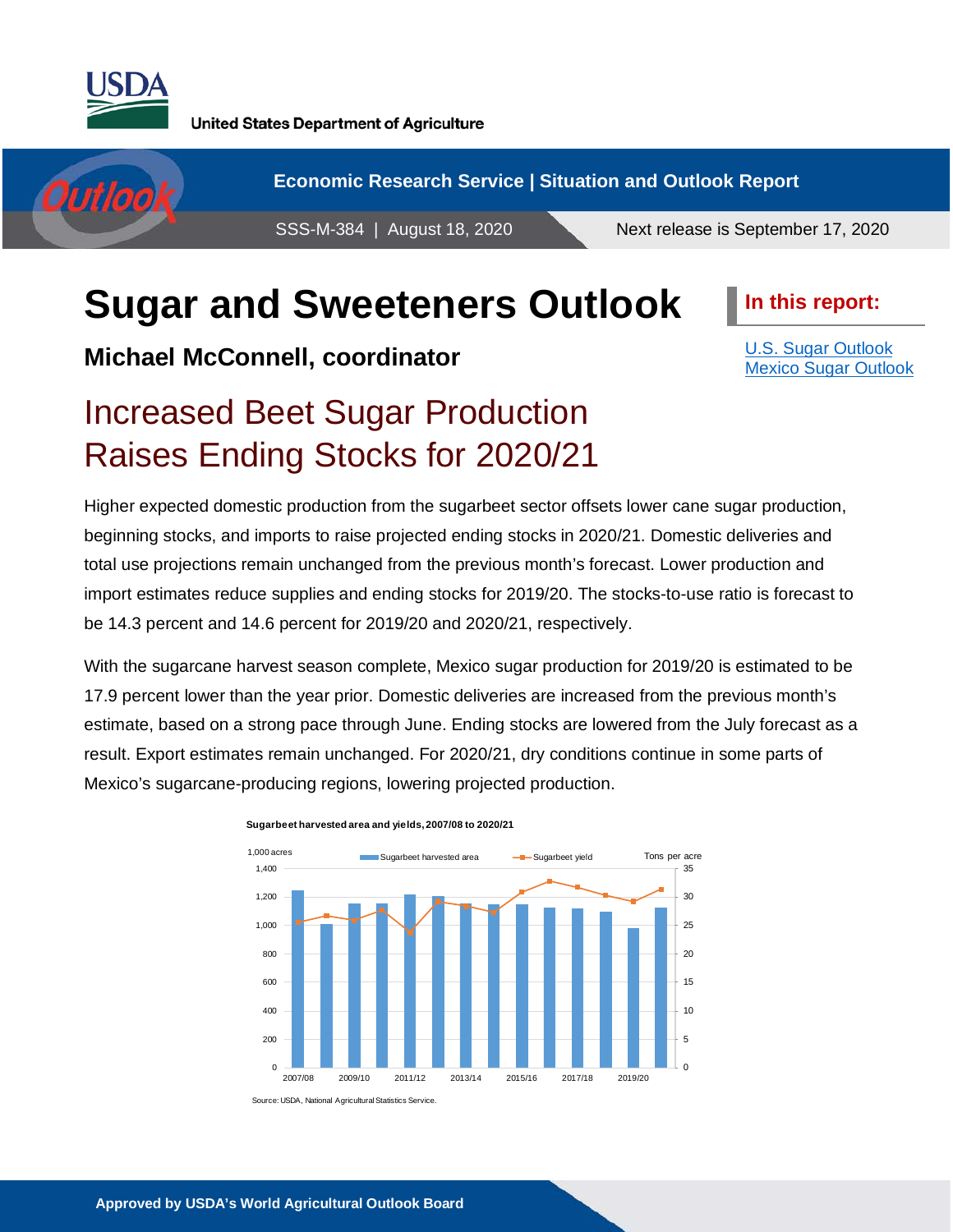# <span id="page-1-0"></span>United States Outlook

# Higher Yields Boost Beet Sugar Production Forecasts

In the USDA's August *World Agricultural Supply and Demand Estimates* (WASDE), U.S. supplies of sugar in 2020/21 totaled 14.053 million short tons, raw value (STRV), a 132,000- STRV increase from the previous month. Higher domestic production more than offsets lower beginning stocks and imports.

### **Table 1: U.S. sugar: Supply and use by fiscal year (Oct./Sept.), August 2020** Items 2019/20 2020/21 2019/20 2020/21 (estimate) (forecast) 12018/19 (estimate) (forecast) Beginning stocks 2,008 1,783 1,744 1,822 1,617 1,582 Total production 8,999 7,989 9,265 8,163 7,247 8,405 Beet sugar 4,939 4,244 5,199 4,480 3,850 4,716 Cane sugar 4,060 3,745 4,066 3,683 3,397 3,689 Florida 2,005 2,106 2,135 1,819 1,910 1,937 Louisiana 1,907 1,513 1,850 1,730 1,372 1,678 Texas 147 126 81 134 115 73 Hawaii 0 0 0 0 0 0 Total imports 3,070 4,162 3,044 2,785 3,776 2,761 Tariff-rate quota imports 1,541 1,541 2,238 1,565 1,398 2,030 1,420 Other program imports **60 and 50 and 50 and 50 and 438** 350 350 350 397 318 318 Non-program imports 1,092 1,575 1,129 990 1,429 1,024 Mexico 1,000 1,395 1,079 908 1,265 979 High-duty 91 180 50 83 163 45 Total supply 14,076.75 13,934 14,053 12,770 12,641 12,748 Total exports 35 35 35 31 32 32 Miscellaneous 28 0 0 26 0 0 Deliveries for domestic use 12,231 12,155 12,230 11,096 11,027 11,095 Transfer to sugar-containing products for exports under re-export program and the comparation of the set of the set of the set of the set of the set of the set of the set of the set of the set of the set of the set of the set of the set of the set of the set o Transfer to polyhydric alcohol, feed, other alcohol 27 25 25 23 23 23 Commodity Credit Corporation (CCC) sale for ethanol, other 0 0 0 0 0 0 Deliveries for domestic food and beverage use 12,106 12,050 12,125 10,982 10,932 11,000 Total use 12,294 12,190 12,265 11,153 11,059 11,127 Ending stocks 1,783 1,744 1,788 1,617 1,582 1,622 Private 2001 1,002 1,783 1,783 1,788 1,617 1,582 1,622 1,622 Commodity Credit Corporation (CCC) and the commodity Credit Corporation (CCC) and the commodity Credit Corporation (CCC) 2018/19 1,000 Short tons, raw value 1,000 Metric tons, raw value 2018/19

Stocks-to-use ratio 14.50 14.50 14.50 14.50 14.50 14.58 14.50 14.31 14.58 Source: USDA, Economic Research Service, Sugar and Sweeteners Outlook.

Domestic production is projected to be 9.265 million STRV, a 175,000-STRV increase from the previous month. The changes come as the National Agricultural Statistics Service (NASS) released its first yield forecasts for the 2020/21 sugarbeet and sugarcane crops in its August 12 *Crop Production* report.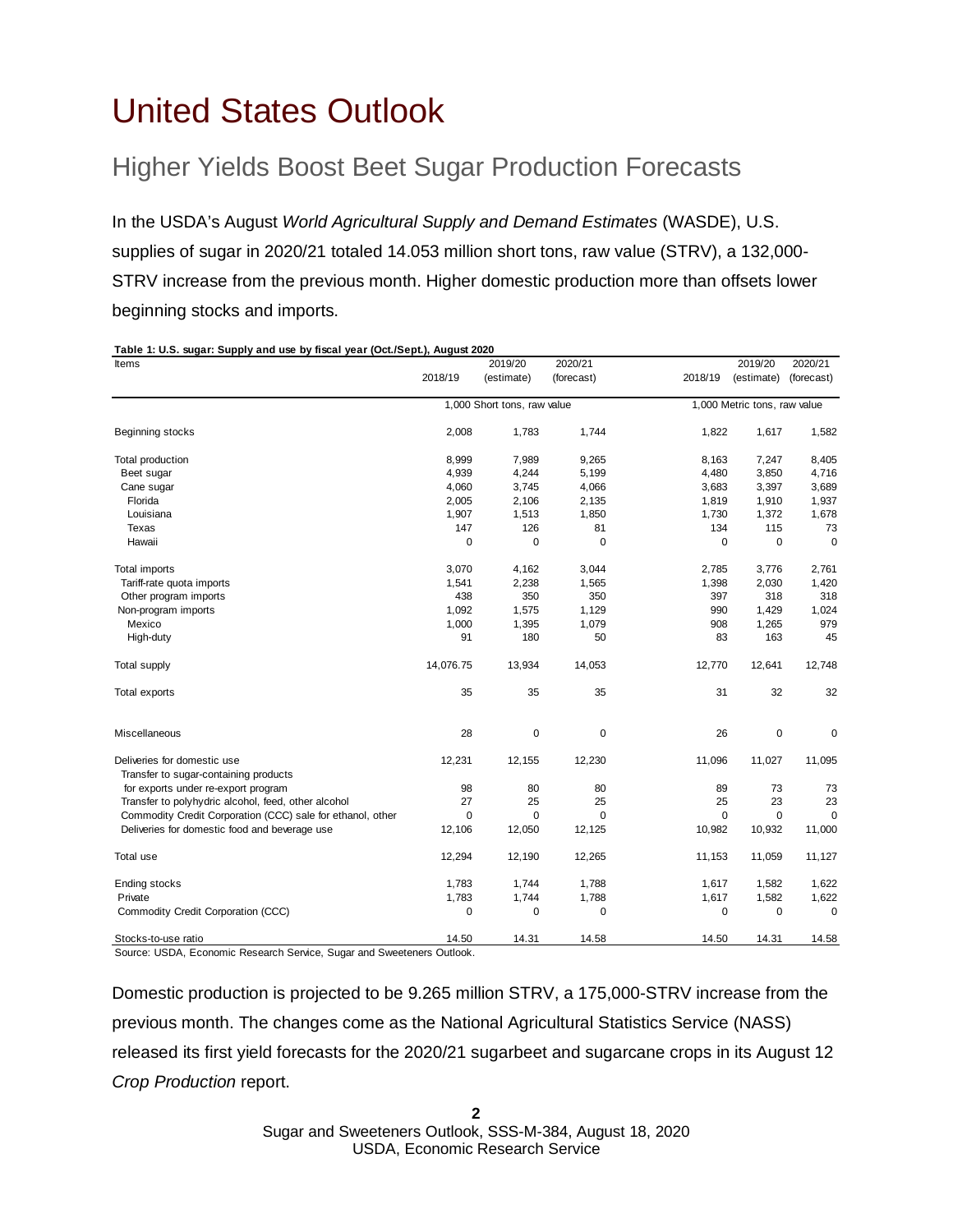Beet sugar production is raised 199,000 STRV to 5.199 million STRV. NASS forecasts sugarbeet production increasing 23.8 percent from 2019/20, based on a national yield forecast of 31.4 short tons per acre. Planted and harvested acre forecasts remained unchanged from the June *Acreage* report.

If realized, the yield forecast would be the highest since 2017/18, after consecutive years of challenging harvest conditions that reduced yields and production. Yield forecasts show higher yields for every sugarbeet-producing State. The Upper Midwest region that includes North Dakota and Minnesota is expected to have the strongest year-over-year increase in yield for 2020/21 (13.8 percent), followed by the Great Plains (10.9 percent). These regions were the hardest hit by wet, cold weather conditions during the 2019/20 harvest.



Figure 1 **Yields, sugarbeets, by region, 2007/08 to 2020/21**

Harvest will begin in some regions in late August with sugarbeets processed during the earlyseason production period. Most sugarbeets will be harvested between October and December, however. As a result, weather conditions will remain an important component of the beet sugar forecast heading into the fall. Harvest and production in the early season may affect the 2019/20 beet sugar production estimate, as sugar produced before October 1 will be accounted for in the

Source: USDA, National Agricultural Statistics Service.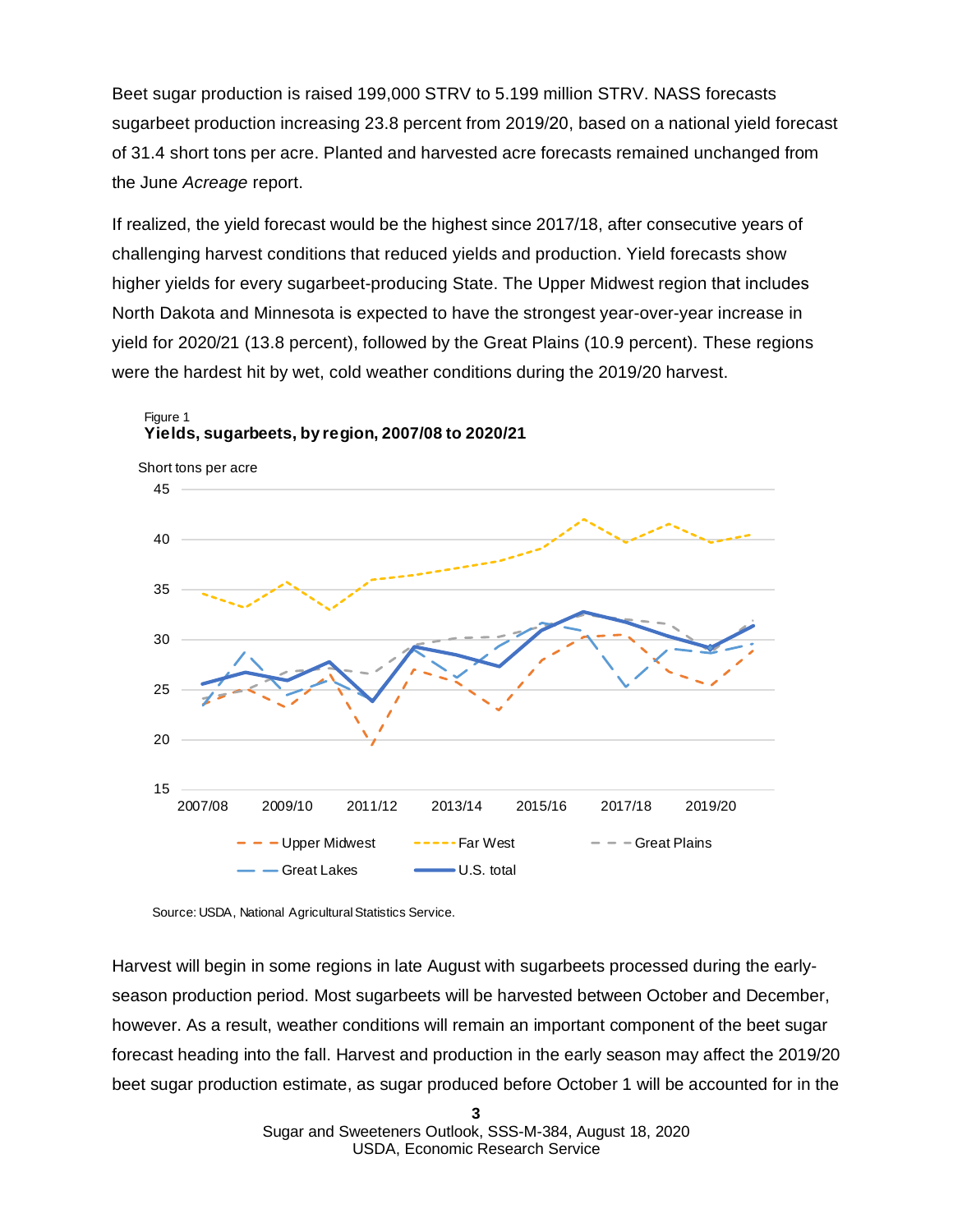2019/20 fiscal year. Beet sugar production for 2019/20 is lowered 12,000 STRV in the August WASDE to 4.244 million STRV, however, based on the current sucrose extraction rate reported by processors through June.

#### **Table 2: Beet sugar production projection calculation, 2019/20 and 2020/21**

|                                                                   | 2015/16 | 2016/17 | 2017/18 | 2018/19 | 2019/20 | 2019/20 | 2020/21 | 2020/21 |
|-------------------------------------------------------------------|---------|---------|---------|---------|---------|---------|---------|---------|
|                                                                   |         |         |         |         | July    | August  | July    | August  |
| Sugarbeet production (1,000 short tons) 1/                        | 35.371  | 36.881  | 35.325  | 33.282  | 28.600  | 28.600  | 33.929  | 35,393  |
| Sugarbeet shrink                                                  | 6.5%    | 8.3%    | 7.3%    | 5.2%    | 5.7%    | 5.7%    | 6.6%    | 6.6%    |
| Sugarbeet sliced (1,000 short tons)                               | 33.066  | 33,834  | 32.742  | 31.561  | 26.984  | 26.984  | 31.696  | 33,063  |
| Sugar extraction rate from slice                                  | 14.58%  | 13.72%  | 15.18%  | 14.77%  | 14.20%  | 14.11%  | 14.51%  | 14.51%  |
| Sugar from beets slice (1,000 STRV) 2/                            | 4.820   | 4.643   | 4.970   | 4.660   | 3.832   | 3.807   | 4.599   | 4.798   |
| Sugar from molasses (1,000 STRV) 2/                               | 380     | 352     | 368     | 352     | 337     | 350     | 360     | 360     |
| Crop-year sugar production (1,000 STRV) 2/                        | 5.201   | 4,995   | 5,338   | 5.012   | 4.169   | 4.157   | 4.959   | 5,158   |
| August-September sugar production (1,000 STRV)                    | 688     | 606     | 715     | 655     | 582     | 582     | 633     | 633     |
| August-September sugar production of subsequent crop (1,000 STRV) | 606     | 715     | 655     | 582     | 633     | 633     | 638     | 638     |
| Sugar from imported beets (1,000 STRV) 3/                         | $-$     | --      |         | --      | 36      | 36      | 36      | 36      |
| Fiscal year sugar production (1,000 STRV)                         | 5,119   | 5,103   | 5.279   | 4.939   | 4.256   | 4.244   | 5,000   | 5,199   |

1/ USDA, National Agricultural Statistics Service for historical data. 2/ August-July basis. 3/ Sugar from imported beets split out for projections only, included in total once full crop-year slice is recorded. Sugar from imported beets is incorporated into total production in historical data.

Note: STRV = short tons, raw value.

Source: USDA, Economic Research Service and World Agricultural Outlook Board.

### Figure 2 **Cumulative sugar extraction rate, beet sugar produced per sugarbeet sliced, by crop year**



Source: USDA, Economic Research Service and Farm Service Agency.

# Cane Sugar Production Lowered on Lower Sugarcane Forecast Production in Texas

Cane sugar production is projected to be 4.066 million STRV in 2020/21, a 24,000-STRV reduction from the previous month. Production in Texas is reduced 54,000 STRV to 81,000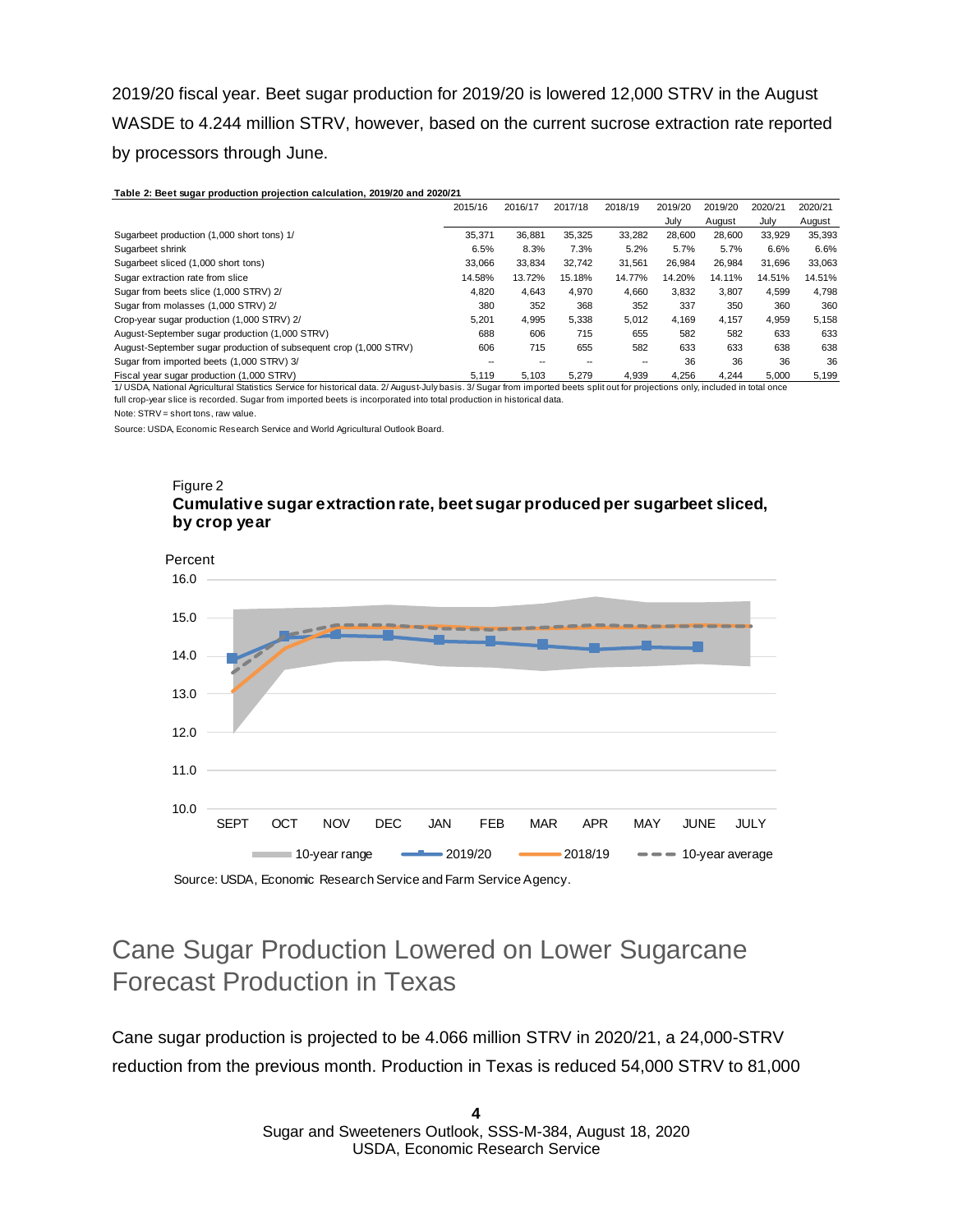STRV based on lower yields reported in the *Crop Production* report. Hurricane Hanna affected the region of south Texas where sugarcane is produced. Texas sugarcane yield is currently forecast at 21.9 short tons per acre, which would be a 34.8-percent decline from the previous year.

|                                             | 2015/16 | 2016/17 | 2017/18 | 2018/19 | 2019/20 | 2020/21 | Annual change |
|---------------------------------------------|---------|---------|---------|---------|---------|---------|---------------|
|                                             |         |         |         |         |         |         | Percent       |
| <b>Florida</b>                              |         |         |         |         |         |         |               |
| Sugarcane harvested for sugar (1,000 acres) | 398     | 392     | 397     | 397     | 397     | 394     | $-0.7$        |
| Sugarcane yield (short tons per acre)       | 42.5    | 40.3    | 40.9    | 41.7    | 42.8    | 44.1    | 3.0           |
| Sugarcane production (1,000 short tons)     | 16,915  | 16,120  | 16,237  | 16,555  | 16,992  | 17,393  | 2.4           |
| Recovery rate (percent)                     | 12.8    | 12.7    | 12.2    | 12.1    | 12.4    | 12.3    | $-0.7$        |
| Sugar production (1,000 STRV)               | 2,173   | 2,055   | 1,983   | 2,005   | 2,100   | 2,135   | 1.7           |
| Louisiana                                   |         |         |         |         |         |         |               |
| Sugarcane harvested for sugar (1,000 acres) | 385     | 400     | 414     | 425     | 442     | 452     | 2.3           |
| Sugarcane yield (short tons per acre)       | 29.6    | 28.8    | 32.5    | 35.3    | 27.7    | 30.6    | 10.5          |
| Sugarcane production (1,000 short tons)     | 11,396  | 11,520  | 13,455  | 15,003  | 12,243  | 13,842  | 13.1          |
| Recovery rate (percent)                     | 12.5    | 14.2    | 13.8    | 12.5    | 12.4    | 13.4    | 8.1           |
| Sugar production (1,000 STRV)               | 1,428   | 1,632   | 1,862   | 1,875   | 1,513   | 1,850   | 22.3          |
| Texas                                       |         |         |         |         |         |         |               |
| Sugarcane harvested for sugar (1,000 acres) | 35      | 38      | 41      | 38      | 31      | 34      | 8.7           |
| Sugarcane yield (short tons per acre)       | 31.4    | 37.0    | 36.8    | 36.6    | 33.6    | 21.9    | $-34.8$       |
| Sugarcane production (1,000 short tons)     | 1,105   | 1,395   | 1,490   | 1,376   | 1,052   | 745     | $-29.2$       |
| Recovery rate (percent)                     | 10.5    | 9.9     | 11.3    | 10.7    | 12.1    | 10.9    | $-10.0$       |
| Sugar production (1,000 STRV)               | 116     | 138     | 169     | 148     | 127     | 81      | $-36.3$       |

Note: STRV = short tons, raw value.

Source: USDA, Farm Service Agency; USDA, National Agricultural Statistics Service.

Increased cane sugar production in Florida partially offsets the decline in Texas. Cane sugar production in Florida is projected to total 2.135 million STRV, a 30,000-STRV increase from the previous year. NASS forecasts Florida's sugarcane production and yield to increase 2.4 percent and 3.0 percent, respectively, allowing for the increased outlook for sugar production in the State.

Louisiana cane sugar production is projected to be 1.850 million STRV, unchanged from the previous month. Sugarcane yields in the State are forecast to be 30.6 short tons per acre—an increase from the previous year's total of 27.7 but below the record in 2017/18 of 35.3 short tons per acre. Harvested area is currently forecast at record levels for 2020/21.

# U.S. Food and Beverage Deliveries Remain Strong Relative to Pace, but Demand Uncertainties Remain in the Future

Food and beverage deliveries in the United States are estimated at 12.050 million STRV for 2019/20 and projected to be 12.125 million STRV in 2020/21, both unchanged from the June forecast. Likewise, total use forecasts are unchanged at 12.155 million STRV and 12.230 million STRV for 2019/20 and 2020/21, respectively.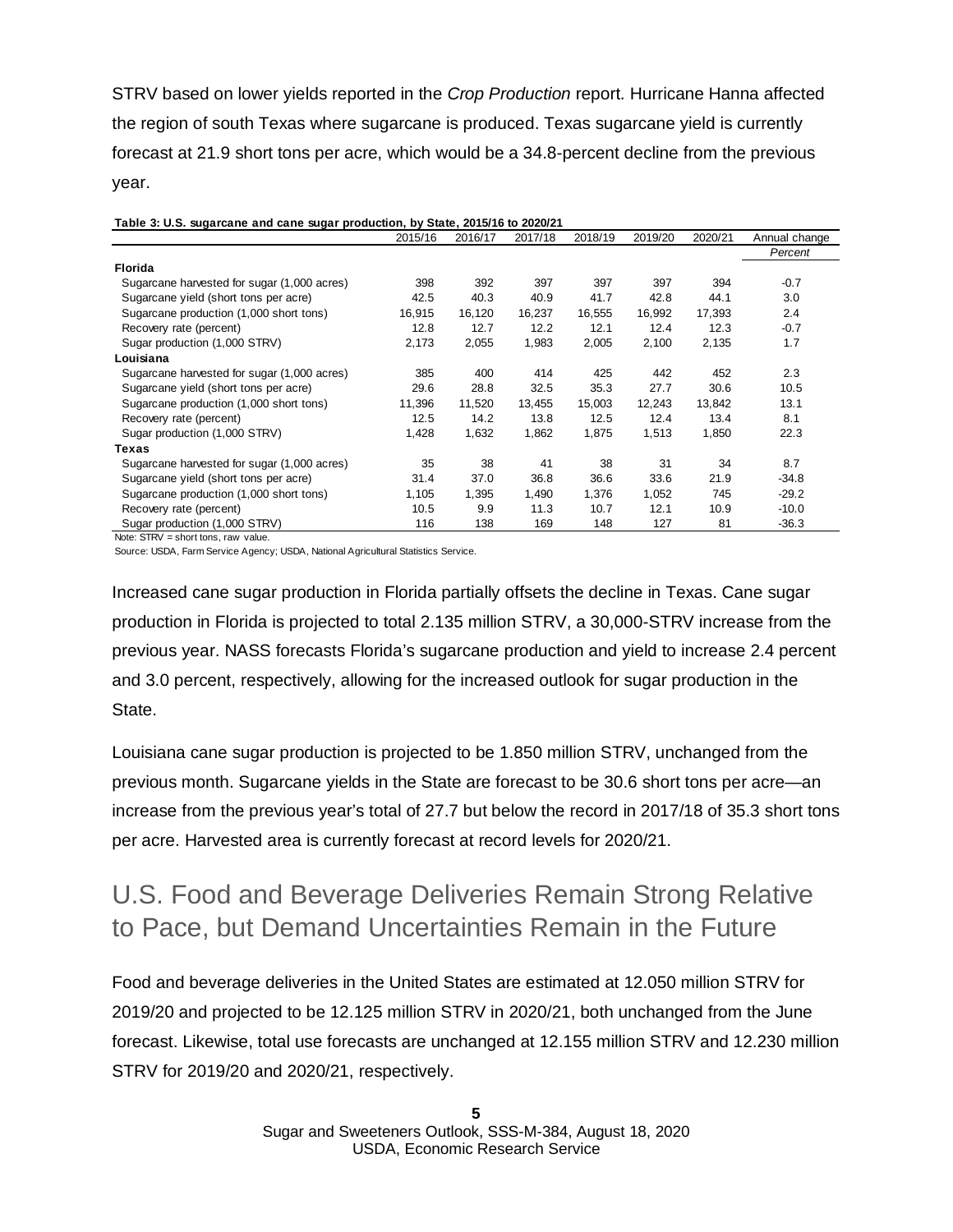Although forecasts remain unchanged, several factors and key trends prevalent in the market create the potential for change. Through June 2020, deliveries in 2019/20 are 1.1 percent higher than the previous year. As has been expected, due to the reduction in beet sugar production and the increase in the raw sugar tariff-rate quotas (TRQs), deliveries from beet processors are down 11.4 percent and deliveries from cane refiners are 4.0 percent higher than a year ago.

|                                  | 2014/15 | 2015/16 | 2016/17 | 2017/18 | 2018/19 | 2019/20 | Annual change |
|----------------------------------|---------|---------|---------|---------|---------|---------|---------------|
|                                  |         | Percent |         |         |         |         |               |
| Beet sugar processors            | 3.560   | 3.372   | 3.962   | 3.909   | 3.738   | 3.314   | $-11.4$       |
| Cane sugar refiners              | 4.579   | 4.766   | 4.509   | 4.496   | 4.690   | 4.879   | 4.0           |
| Total reporters                  | 8.139   | 8.138   | 8.471   | 8.405   | 8.428   | 8.192   | $-2.8$        |
| Non-reporter, direct consumption | 548     | 546     | 519     | 449     | 543     | 874     | 61.0          |
| <b>Total deliveries</b>          | 8.686   | 8.685   | 8.990   | 8.854   | 8.971   | 9.066   | 1.1           |
| Final fiscal year deliveries 1/  | 11.921  | 11,881  | 12,102  | 12,048  | 12,106  | 12.050  | $-0.5$        |
|                                  |         |         |         |         |         |         |               |

|  |  |  | Table 4: Food and beverage deliveries, 2014/15 to 2019/20, October through June |  |
|--|--|--|---------------------------------------------------------------------------------|--|
|  |  |  |                                                                                 |  |

1/ Latest *World Agricultural Supply and Demand Estimates* estimate for 2019/20. Source: USDA, Farm Service Agency.

Deliveries from non-reporters are 61.0 percent higher than the year prior. The increase is due to rises in the World Trade Organization (WTO) refined TRQ, increased high-tier imports due to price differentials between the world futures markets and the U.S. wholesale market, and a higher proportion of sugar entering under Free Trade Agreements being higher polarity sugar that doesn't require additional refining. The higher non-reporter deliveries may have important implications for seasonal patterns of deliveries and the July-to-September quarter of sugar deliveries.

The year-over-year increase in deliveries through the first three quarters of the fiscal year is largely due to non-reporter deliveries being 105.1 percent and 173.8 percent higher in the second and third fiscal quarters, respectively. The January-to-March quarter recorded the highest amount of deliveries thus far in 2019/20, despite usually being the lowest quarter for deliveries. This change in seasonal pattern is due to the relatively low domestic supplies immediately after the sugarbeet harvest, concerns about the utilization capacities of the U.S. refining sector, and the expectation of very tight refined sugar supplies for the summer of 2020—all of this prior to the U.S. market effects of the COVID-19 pandemic. The surge in nonreporter deliveries between January and March was in response to this expected tightness. With non-reporter deliveries being recorded at the time of their entry into the U.S. market, the sudden shift in sugar markets caused by the reactions to the COVID-19 pandemic lockdowns, and the constrained supplies from the domestically produced beet and cane processors until the harvest of the 2020 crops, the normal delivery seasonal patterns may be upended from typical patterns. As a result, despite pace-to-date deliveries showing an increase from the previous year, the current outlook for 2019/20 is for deliveries to decline relative to 2018/19.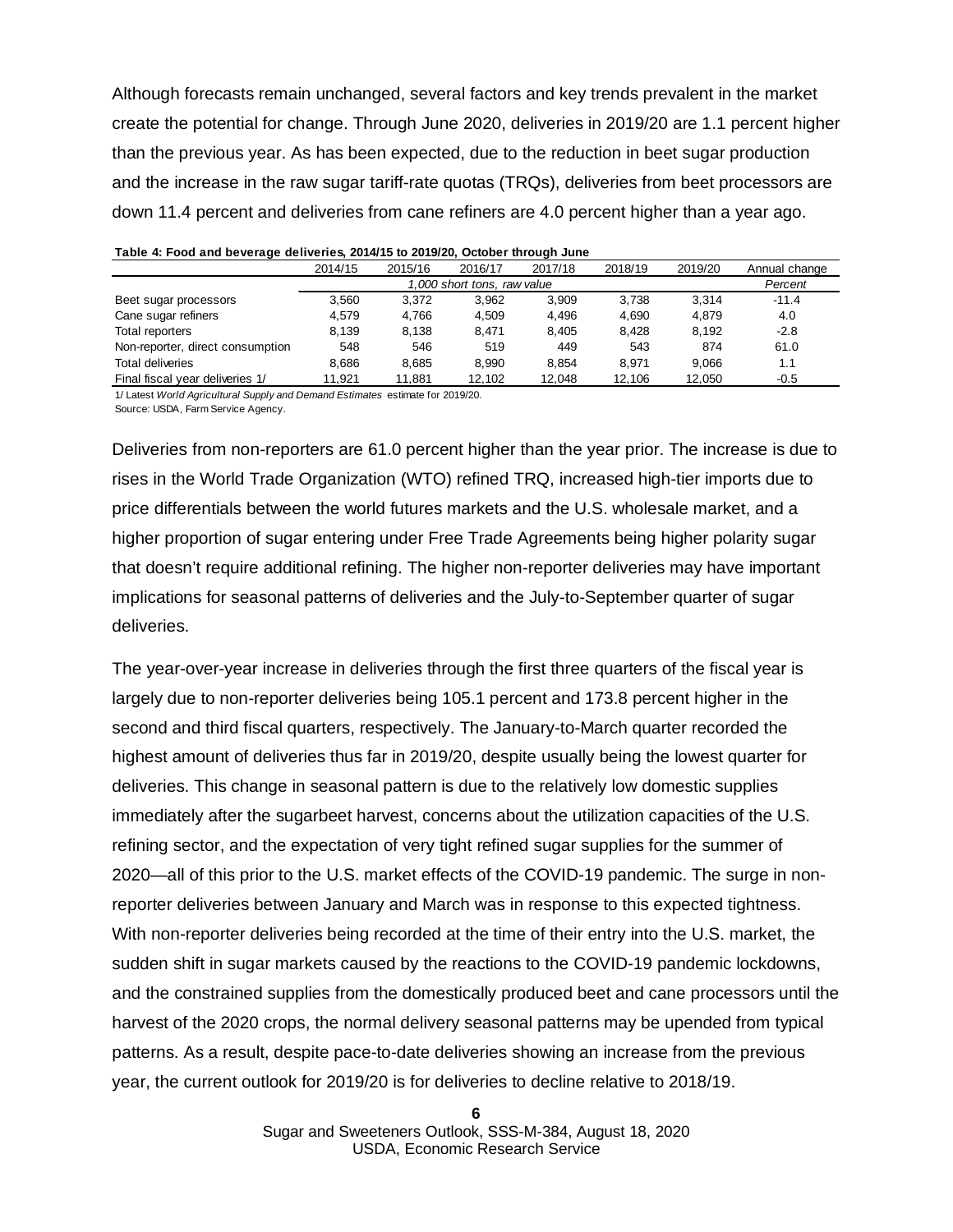

Deliveries for 2020/21 are projected to increase from current 2019/20 levels, as the market is expected to return to more normal seasonal and long-term demand patterns. The return is predicated on a stabilization of consumption and marketing patterns that will be affected by public health and macroeconomic factors. It is also predicated on the domestic production sector increasing output in line with historical trends—as is currently forecast but will be sensitive to weather conditions during each crops' respective harvest and production seasons.

# High-Tier Tariff Imports Reduced As Demand and Prices Weaken

U.S. sugar imports are estimated to be 4.162 million STRV in 2019/20, a 15,000-STRV decline from the previous month. Imports under the quota program are estimated to be 2.238 million STRV, a 35,000-STRV increase. The shortfall in the WTO raw sugar TRQ is lowered to 61,000 STRV. Additionally, imports from Canada under the new United States-Mexico-Canada Agreement provision that went into effect in July are increased 12,000 STRV, as more of Canada's calendar year 2020 quota are expected to enter by September 30.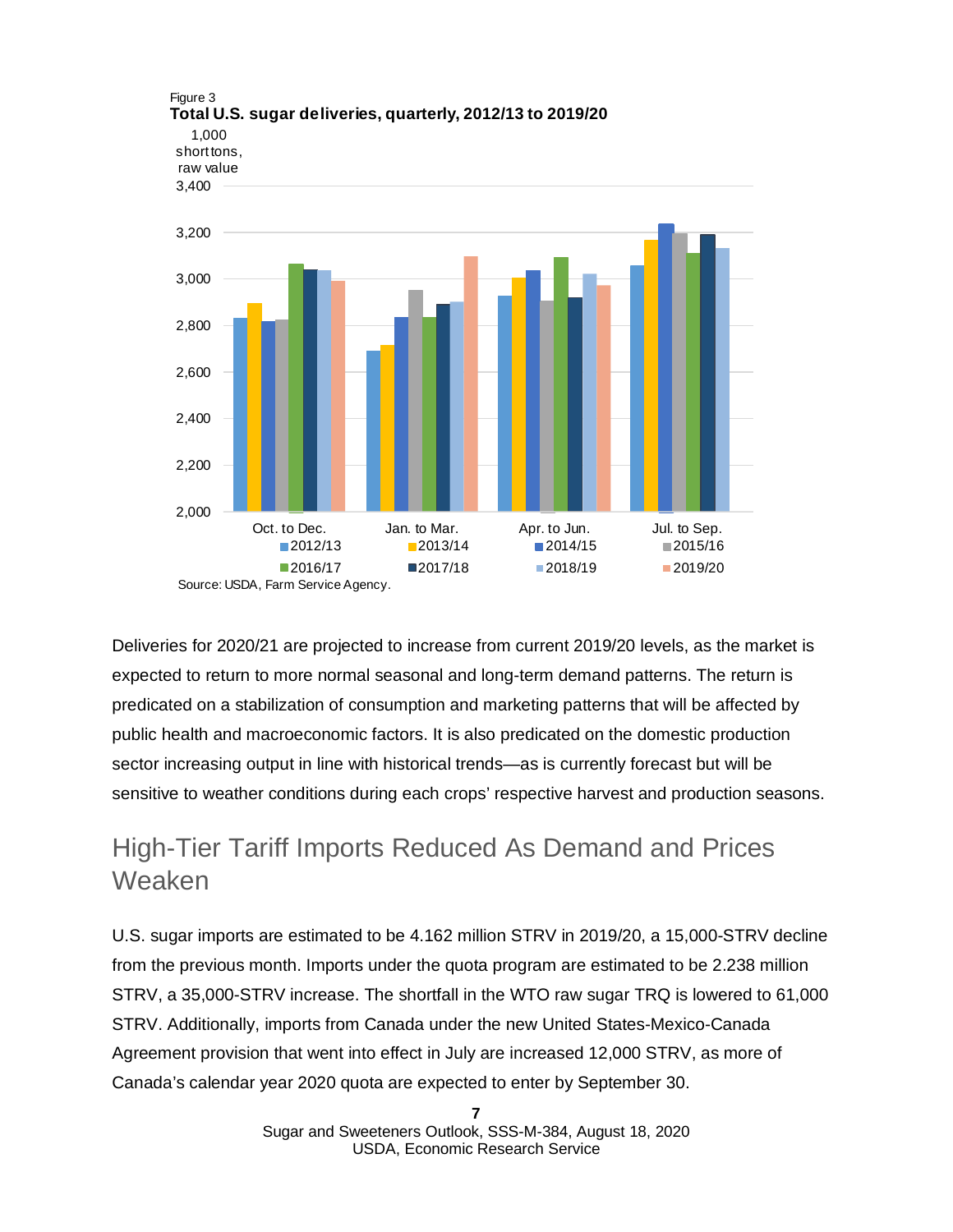This increase is more than offset by a 50,000-STRV reduction in high-tier tariff imports—totaling 180,000 STRV in the August WASDE. Sugar imports entering under the full duty rates were expected to surge in the spring and summer, just as tight domestic supplies were expected to be most prominent. Even after the USDA increased the WTO refined TRQ amounts in April, which allowed many arranged shipments to enter under the quota, remaining shipments were expected to clear Customs and enter the U.S. market at the full duty rate. After the market impacts of the COVID-19 pandemic in the United States affected sugar deliveries and abruptly changed marketing channels, as well as reported pricing for sugar in 2020/21 showed lower prices, high-tier tariff imports have been elevated, but not as high as initially expected. The current forecast assumes that all sugar that has entered the United States will eventually leave bonded warehouses and enter the U.S. market—although some of those imports may be pushed into 2020/21. The volume of sugar that was expected to enter the market is no longer expected, though, due to the changed market conditions.





**8** Sugar and Sweeteners Outlook, SSS-M-384, August 18, 2020 USDA, Economic Research Service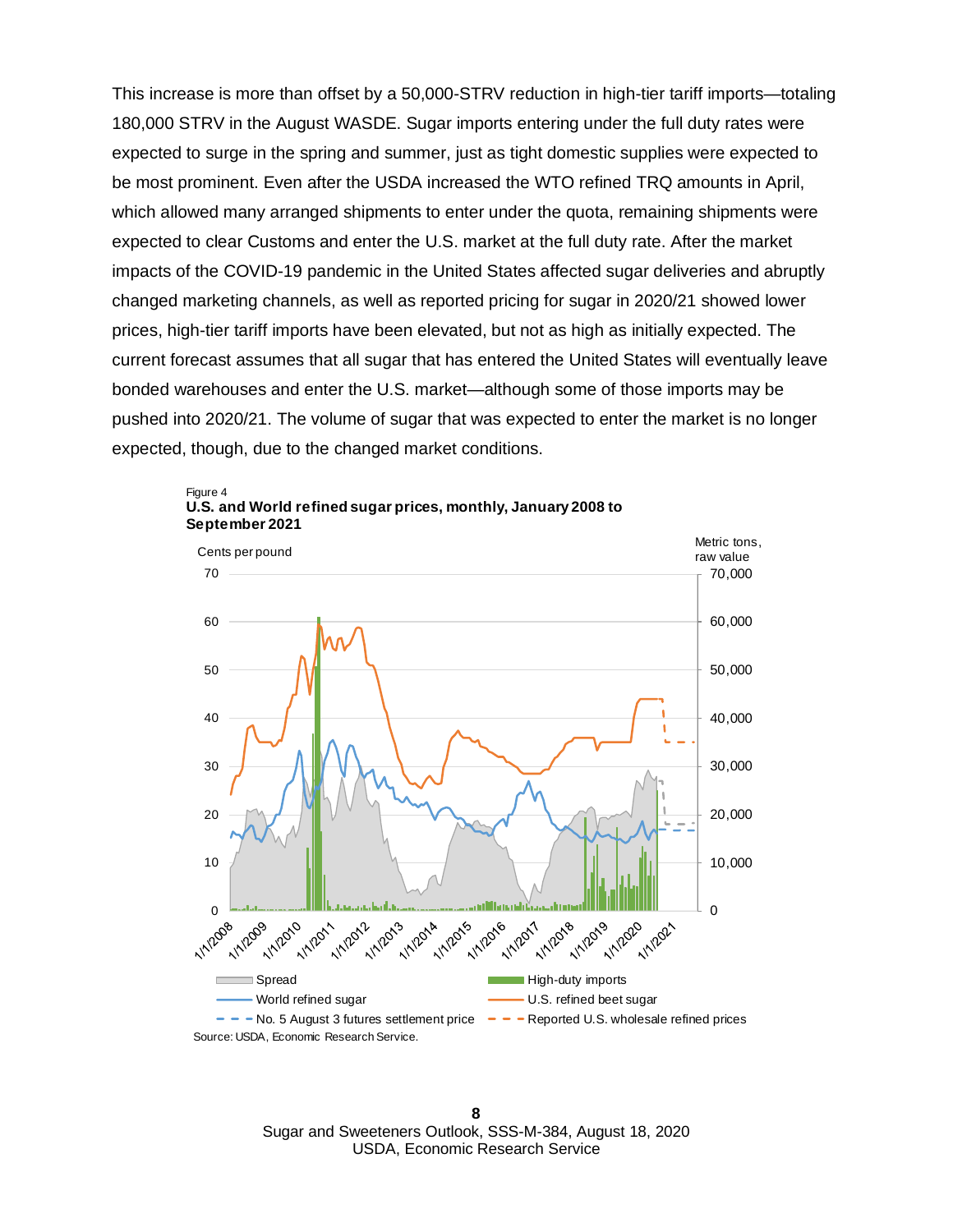Imports in 2020/21 are projected to be 3.056 million STRV, a 3,000-STRV reduction from July. The reduction reflects the shortfall in the WTO refined sugar TRQ—the result of the United States Trade Representative announcing the country assignments of the 15,000-STRV quota.

Imports from Mexico are unchanged for the 2019/20 estimate and 2020/21 projection, at 1.395 million STRV and 1.079 million STRV, respectively. The 2020/21 projection reflects the U.S. Department of Commerce's calculation of U.S. Needs based on the July WASDE, in accordance with the Suspension Agreements. The next calculation by the Department will be done after the September WASDE.

# Ending Stocks Lowered for 2019/20 but Raised for 2020/21, 2019/20 Refined Sugar Prices Remain Flat

U.S. ending stocks are estimated to be 1.744 million STRV for 2019/20, or a 14.31 percent stocks-to-use ratio. This is a slight reduction from the previous month's 14.54 percent. For 2020/21, the stocks-to-use ratio is projected to be 14.6 percent, up from the July projection of 13.5 percent.

Refined sugar prices in the United States have remained relatively stable over the past several months. Wholesale spot prices for refined beet and cane sugar have been 44 and 46 cents per pound, respectively, for the past several months, even with the market impacts of COVID-19. This has been mirrored by the Bureau of Labor Statistics' Producer Price Indexes (PPIs) for each refined sugar, which ticked upward in in March 2020 but have since leveled out. The wholesale spot prices are elevated relative to the previous year, primarily due to the lower domestic production. However, prices are anticipated to be more in line with historical levels in 2020/21, particularly after January 2021. Reports are that sugars scheduled to be delivered in the next calendar year are being contracted at 35 cents for beet sugar and 36.5 cents for cane sugar.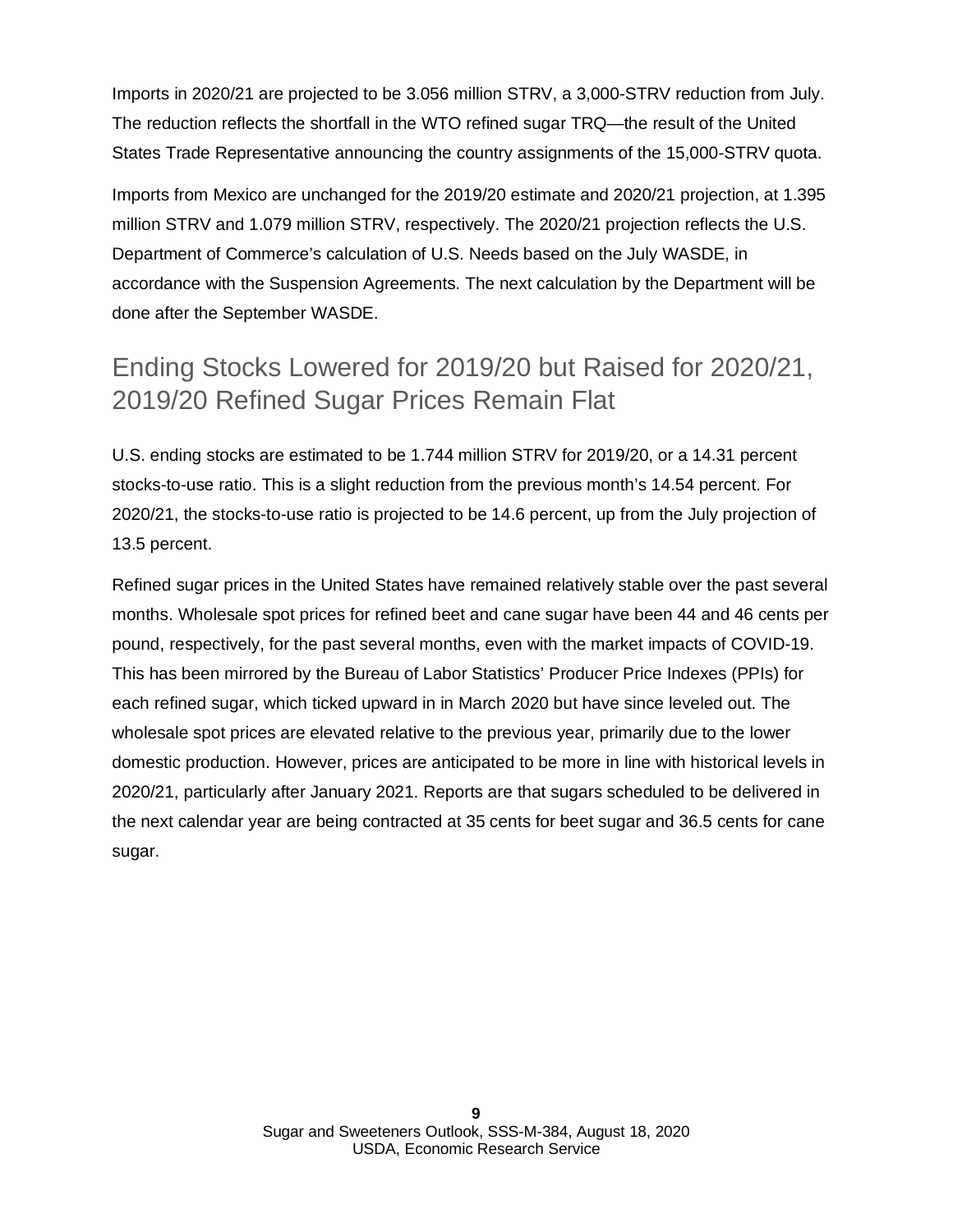

Source: USDA, Economic Research Service.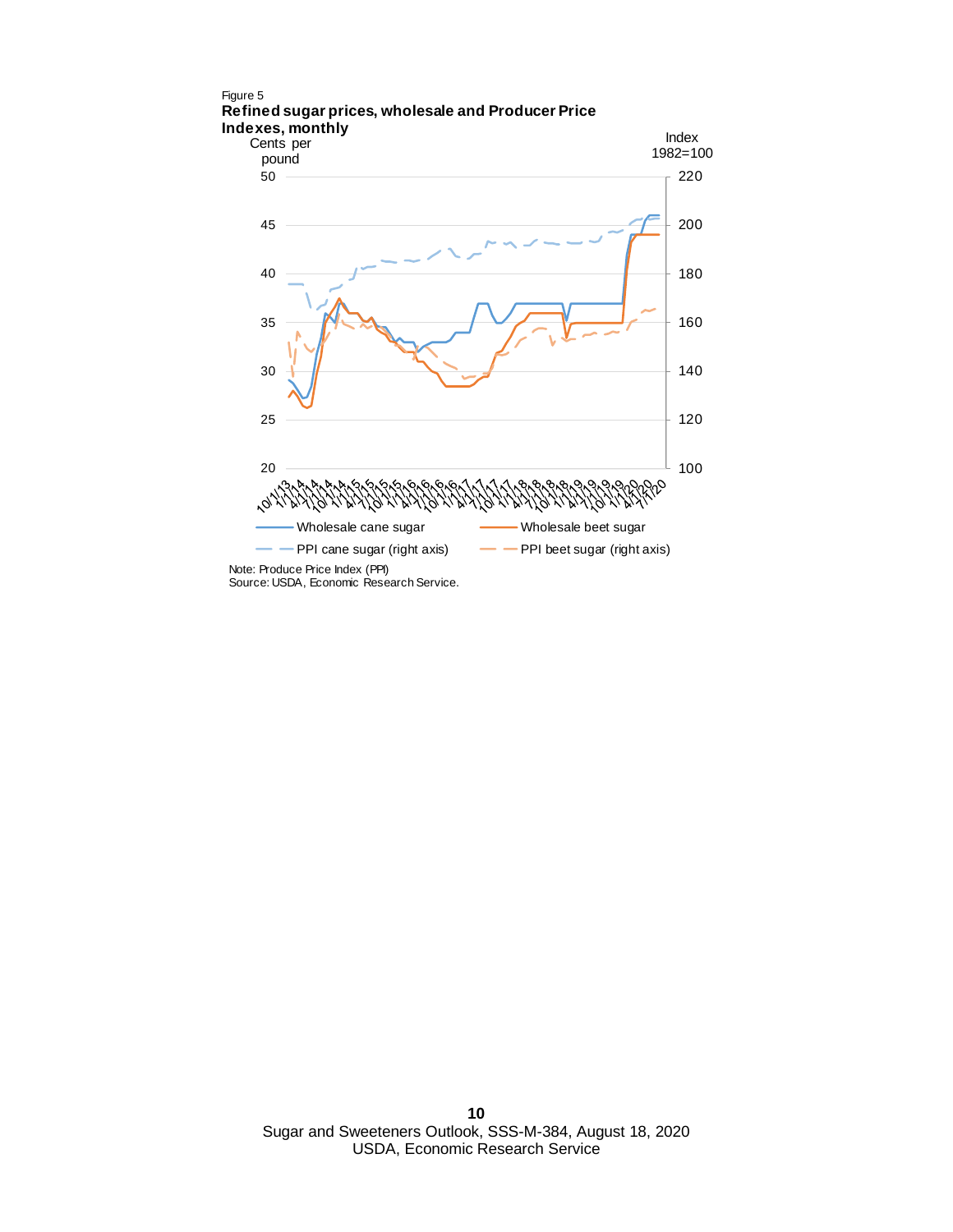# <span id="page-10-0"></span>Mexico Outlook

## Mexico Harvest Concludes for 2019/20, Dryness Persists in Some Key Regions

Mexico sugar production for 2019/20 is estimated at 5.278 million metric tons, actual value (MT)—a slight 4,000-MT decrease from the July estimate, as all mills have concluded their processing season. This puts production 17.9 percent lower than 2018/19. The reduction is largely due to sharply reduced sugarcane yields and recovery rates compared with the year prior and recent history. Sugarcane yields in 2019/20 came in at 62.9 MT per hectare, which was 11.2 percent lower than the previous year's strong crop and 8.9 percent lower than the 5 year average. Final recovery rates for the 2019/20 harvest season were 10.71 percent, which was the lowest since 1994/95. The relatively low final figures are the result of severe drought conditions during the summer growing season, followed by periods of wet conditions during the normally dry harvest season.



**11** Sugar and Sweeteners Outlook, SSS-M-384, August 18, 2020 USDA, Economic Research Service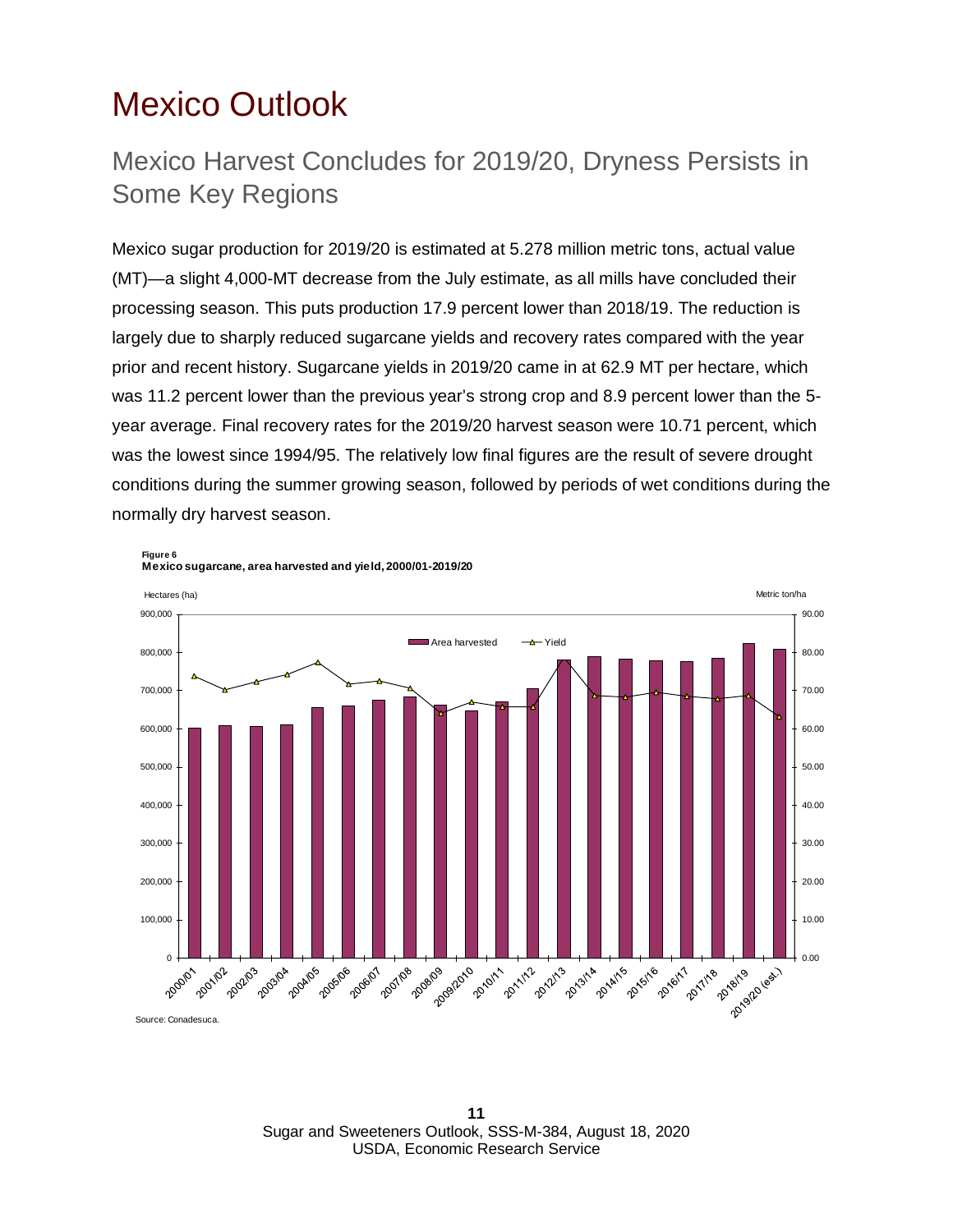### **Table 4: Mexico sugar supply and use 2018/19 - 2019/20 and projected 2020/21, August 2020**

| Items                                                         | 2018/19                          | 2019/20 (estimate) | 2020/21 (forecast) |  |  |
|---------------------------------------------------------------|----------------------------------|--------------------|--------------------|--|--|
|                                                               | 1,000 metric tons, actual weight |                    |                    |  |  |
| Beginning stocks                                              | 1,395                            | 1,169              | 807                |  |  |
| Production                                                    | 6,426                            | 5,278              | 6.000              |  |  |
| <b>Imports</b>                                                | 85                               | 91                 | 89                 |  |  |
| Imports for consumption                                       | 22                               | 26                 | 24                 |  |  |
| Imports for sugar-containing product exports, IMMEX 1/, other | 63                               | 65                 | 65                 |  |  |
| <b>Total supply</b>                                           | 7,905                            | 6,538              | 6,896              |  |  |
| Disappearance                                                 |                                  |                    |                    |  |  |
| Human consumption                                             | 4,092                            | 4,153              | 4,073              |  |  |
| For sugar-containing product exports (IMMEX)                  | 460                              | 345                | 395                |  |  |
| Other deliveries and end-of-year statistical adjustment       | $-20$                            | 0                  | 0                  |  |  |
| Total                                                         | 4,532                            | 4,498              | 4,468              |  |  |
| Exports                                                       | 2,204                            | 1,233              | 1,497              |  |  |
| Exports to the United States & Puerto Rico                    | 856                              | 1,194              | 923                |  |  |
| Exports to other countries                                    | 1,348                            | 39                 | 574                |  |  |
| <b>Total use</b>                                              | 6,737                            | 5,731              | 5,965              |  |  |
| Ending stocks                                                 | 1,169                            | 807                | 931                |  |  |
|                                                               | 1,000 metric tons, raw value     |                    |                    |  |  |
| Beginning stocks                                              | 1,478                            | 1,239              | 856                |  |  |
| Production                                                    | 6,811                            | 5,595              | 6,360              |  |  |
|                                                               | 90                               | 96                 |                    |  |  |
| <b>Imports</b>                                                |                                  |                    | 94                 |  |  |
| Imports for consumption                                       | 23                               | 28                 | 25                 |  |  |
| Imports for sugar-containing product exports (IMMEX)          | 67                               | 69                 | 69                 |  |  |
| <b>Total supply</b>                                           | 8,380                            | 6,930              | 7,310              |  |  |
| Disappearance                                                 |                                  |                    |                    |  |  |
| Human consumption                                             | 4,337                            | 4,402              | 4,317              |  |  |
| For sugar-containing product exports (IMMEX)                  | 488                              | 366                | 419                |  |  |
| Other deliveries and end-of-year statistical adjustment       | $-21$                            | 0                  | 0                  |  |  |
| Total                                                         | 4,804                            | 4,768              | 4,736              |  |  |
| Exports                                                       | 2,337                            | 1,307              | 1,587              |  |  |
| Exports to the United States & Puerto Rico                    | 908                              | 1,265              | 979                |  |  |
| Exports to other countries                                    | 1,429                            | 41                 | 608                |  |  |
| Total use                                                     | 7,141                            | 6,075              | 6,323              |  |  |
| Ending stocks                                                 | 1,239                            | 856                | 987                |  |  |
| Stocks-to-human consumption (percent)                         | 28.6                             | 19.4               | 22.9               |  |  |
| Stocks-to-use (percent)                                       | 17.3                             | 14.1               | 15.6               |  |  |
| High-fructose corn syrup (HFCS) consumption (dry weight)      | 1,528                            | 1,493              | 1,470              |  |  |

1/ IMMEX = Industria Manufacturera, Maquiladora y de Servicios de Exportación.

Source: USDA, *World Agricultural Outlook Board;* USDA*,* Economic Research Service; Conadesuca.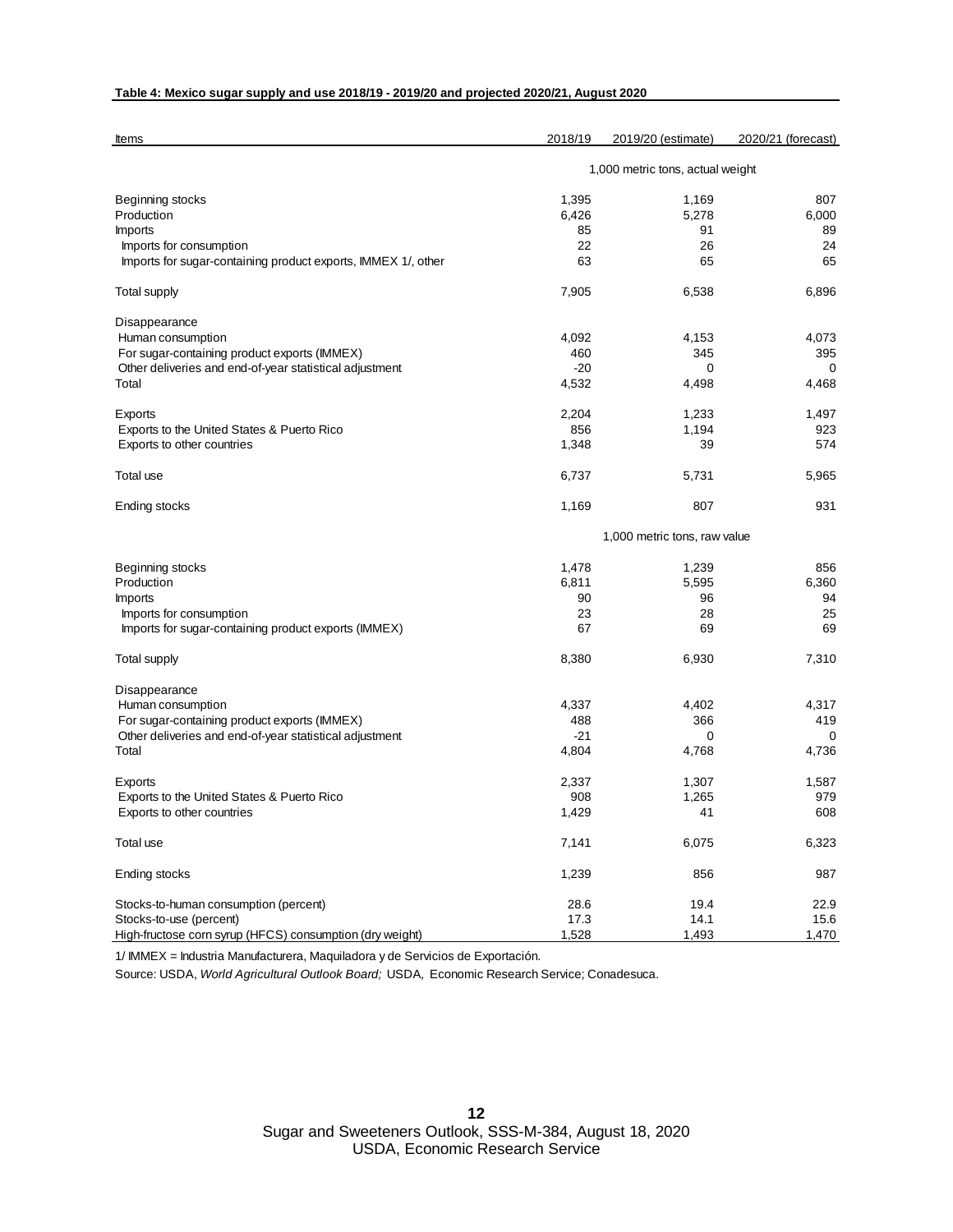Production for 2020/21 is projected to be 6.000 million MT, a 100,000-MT decrease from the previous month, as dry conditions in some sugarcane-producing regions may have an impact on the potential of the upcoming crop. Although reduced, the current 2020/21 projection is still more in line with historical averages.

Total supplies for 2019/20 are estimated at 6.538 million MT, a 2,000-MT reduction from the previous month. The reduction is due to lower production being slightly offset by a 2,000-MT increase in imports for domestic consumption. Supplies in 2020/21 are projected to total 6.896 million MT, a 222,000-MT decrease from the previous month. The reduction is due to lower expected production, as well as lower beginning stocks caused by changes to Mexico's use outlook for 2019/20.

### Use Forecasts Increase Based on Strong Pace Through June

Total sugar use in Mexico is estimated at 5.731 million MT, a 120,000-MT increase from the previous month's figure. The increase is due to higher expected domestic use. Exports for 2019/20 are estimated at 1.233 million MT, including 1.194 million MT shipped to the United States—both unchanged from July.

Domestic deliveries for human consumption are estimated at 4.153 million MT, a 76,000-STRV increase from the July report and representing a 1.5-percent increase from 2018/19 totals. Through June, Mexico deliveries are 3.9 percent higher than the same period in 2018/19. The increase is also in line with reporting from the Foreign Agricultural Service's Mexico City Post. One factor contributing to the growth in sugar deliveries is the 9.6-percent year-over-year decline in high-fructose corn syrup (HFCS). Combined deliveries of sugar and HFCS are up a slight 0.3 percent through the first three quarters of the fiscal year.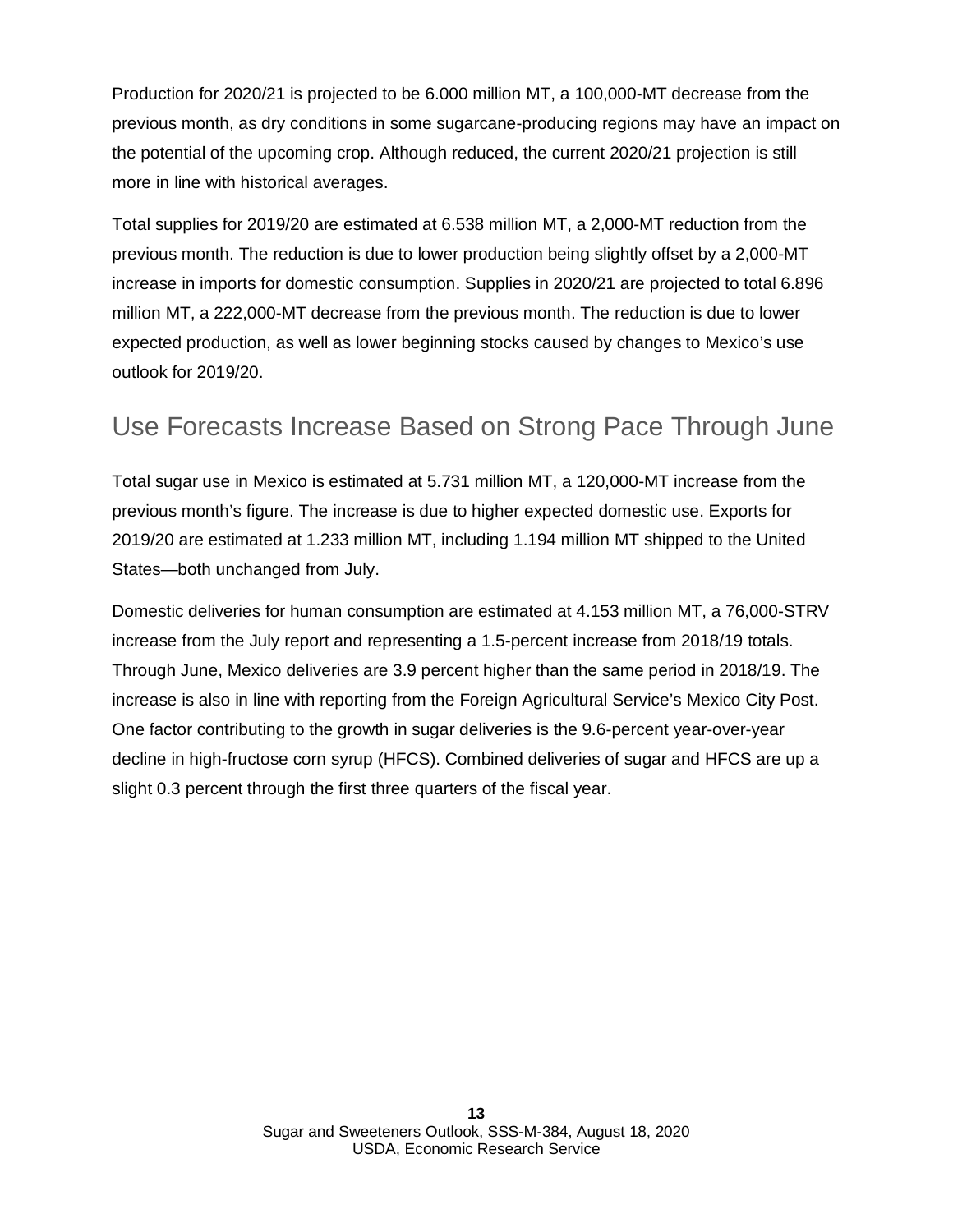

Figure 7 **Mexican sweetener consumption October to June, 2010/11 to 2019/20**

Source: Conadesuca.

Domestic deliveries for 2019/20 are projected to be 4.073 million MT, unchanged from the previous month. If realized, this would represent a 0.7-percent drop from the current 2019/20 estimate. Sweetener demand in Mexico is expected to be affected by public messaging and labelling campaigns targeting excessive sugar consumption and obesity. Deliveries of HFCS are projected to decline 1.6 percent from the current 2019/20 estimates as well.

Deliveries to the IMMEX program are estimated at 345,000 MT, a 44,000-MT increase from the previous month, with 65,000 MT expected to be from imported sugar and the remainder coming from domestic production. The total amount of expected sugar delivered to IMMEX is still lower than recent historical levels, however. The IMMEX program allows sugar to be marketed at levels lower than domestic prices for sugar-containing products that are exported. Given the relatively tight supplies for Mexico's domestic market and U.S. exports, the current 2019/20 estimate is 25.0 percent lower than the previous year, which had more sugar available in the domestic sugar market. Through August 9, 264,000 MT of domestically produced sugar had been shipped through the IMMEX program.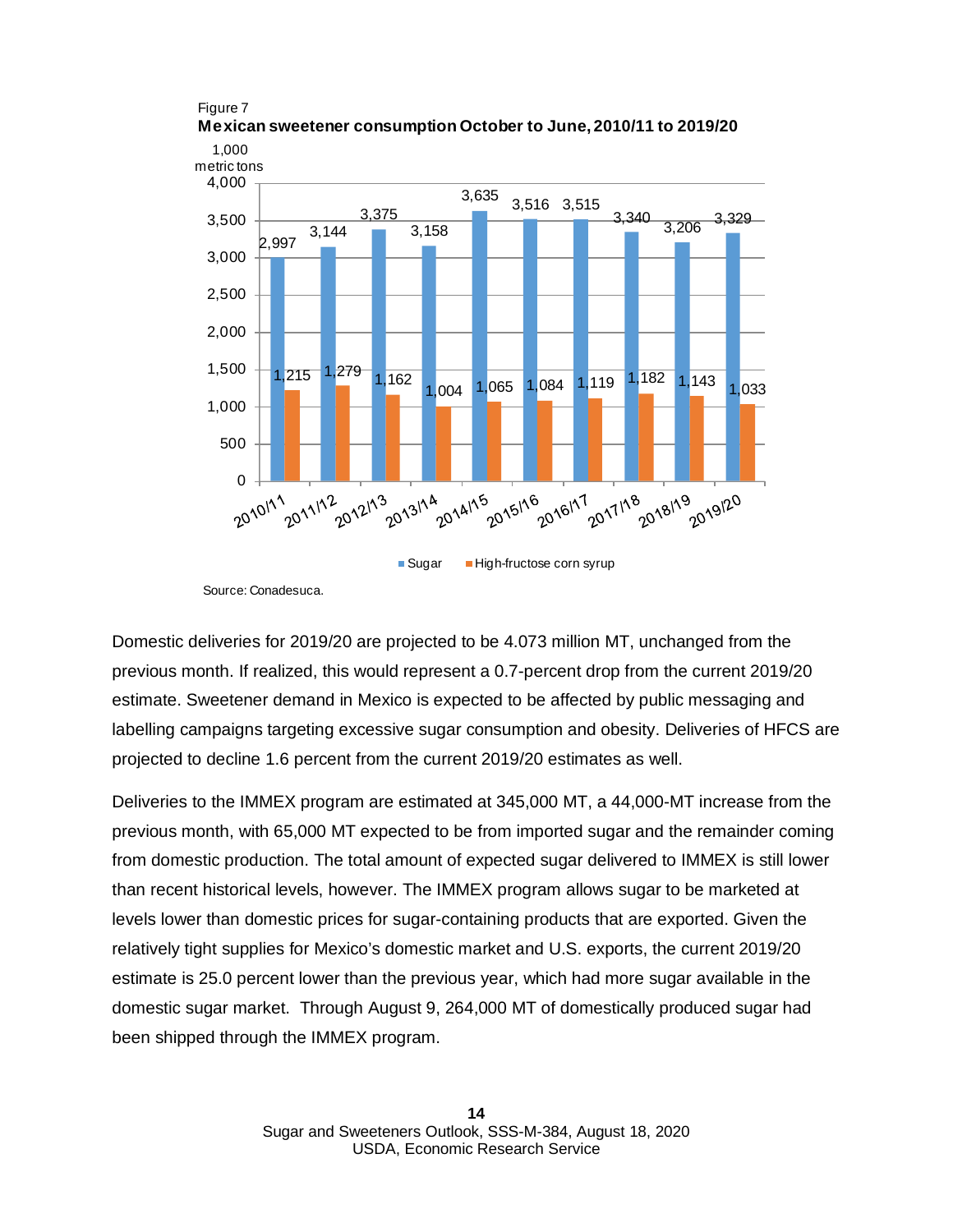IMMEX deliveries for 2020/21 are projected to total 395,000 MT, a 10,000-MT increase from the previous month and more in line with historical levels. This is expected because of the improved production and supply outlook for Mexico in the next fiscal year.

# Ending Stocks for 2019/20 Suggest Tight Domestic Market

Mexico's ending stocks are estimated to be 807,000 MT in the July WASDE. This is a 122,000- MT decrease from the previous month due to the small reduction in supplies and increase in use. This would put Mexico's market below the 2½-month consumption target that domestic authorities use to monitor and manage domestic programs. While lower than the target and the past several years—which were markets with ample supplies—the current estimate is still in line with historical levels. If realized, this would be the smallest stocks-to-consumption ratio since 2014/15.